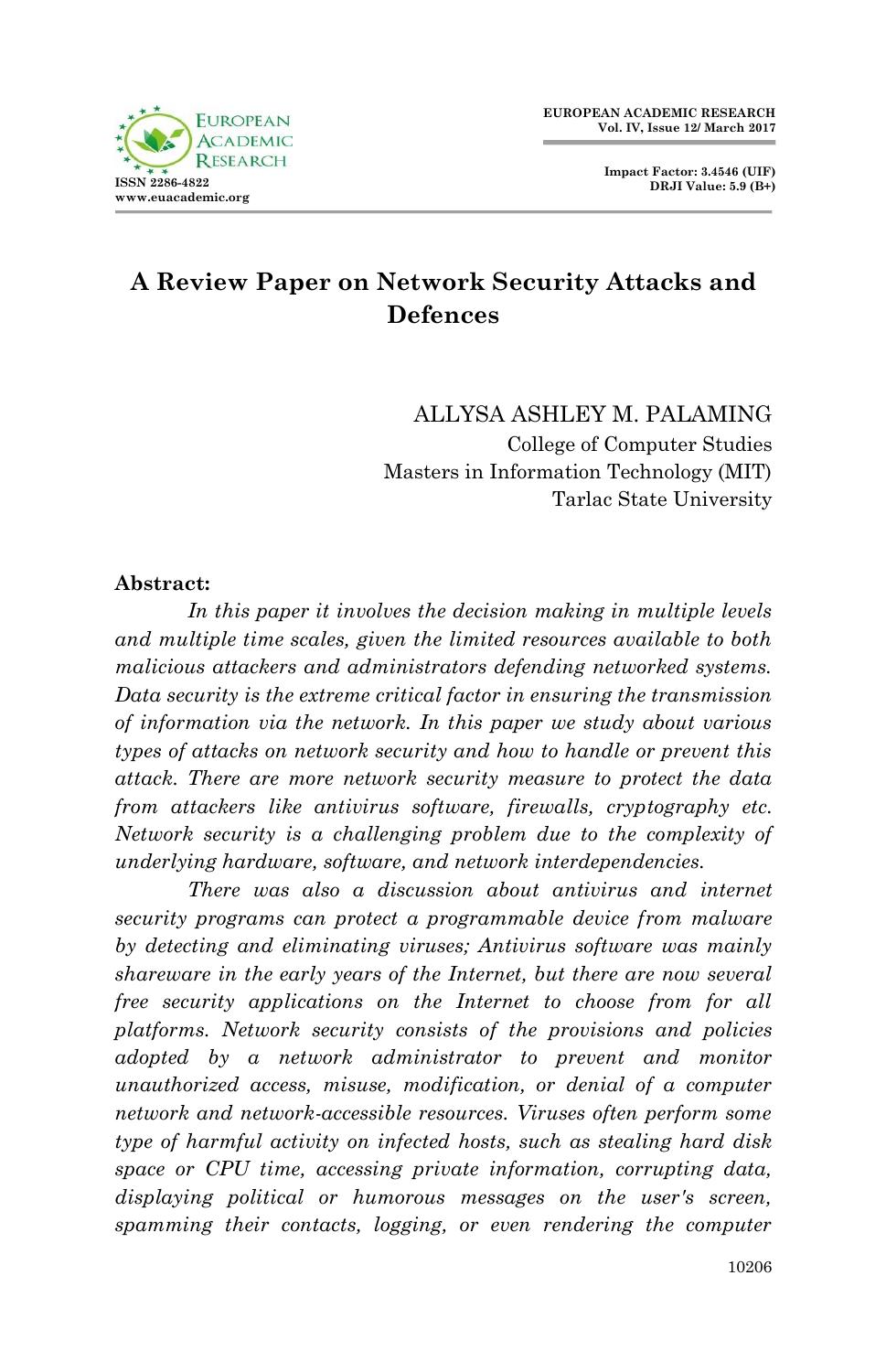Allysa Ashley M. Palaming*-* **A Review Paper on Network Security Attacks and Defences**

*useless. Black hat or Cracker- The opposite of White Hat, this term is used to describe those individuals who use their knowledge of computer systems and programming skills.* 

*In the implementation of cloud antivirus involves scanning suspicious files using multiple antivirus engines which was an early implementation of the cloud antivirus concept called CloudAV. In online scanning to maintain websites with free online scanning capability of the entire computer, critical areas only, local disks, folders or files. Parallel scanning of files using potentially incompatible antivirus scanners is achieved by spawning a virtual machine per detection engine and therefore eliminating any possible issues. Periodic online scanning is a good idea for those that run antivirus applications on their computers because those applications are frequently slow to catch threats.*

**Key words**: network security, attack, network management, wireless sensor, network

### **I. INTRODUCTION**

Network security is an important aspect in every field like government offices, educational institute and any business organization. Network security is a challenging problem due to the complexity of underlying hardware, software, and network interdependencies as well as human and social factors. It involves decision making in multiple levels and multiple time scales, given the limited resources available to both malicious attackers and administrators defending networked systems.

The resources vary from bandwidth, computing, and energy at the machine level to manpower and scheduling at the organizational level. Data security is the extreme critical factor in ensuring the transmission of information via the network. Threats to data privacy are powerful tools in the hands of hackers that could use the vulnerabilities of a network to corrupt, destroy and steal the sensitive information.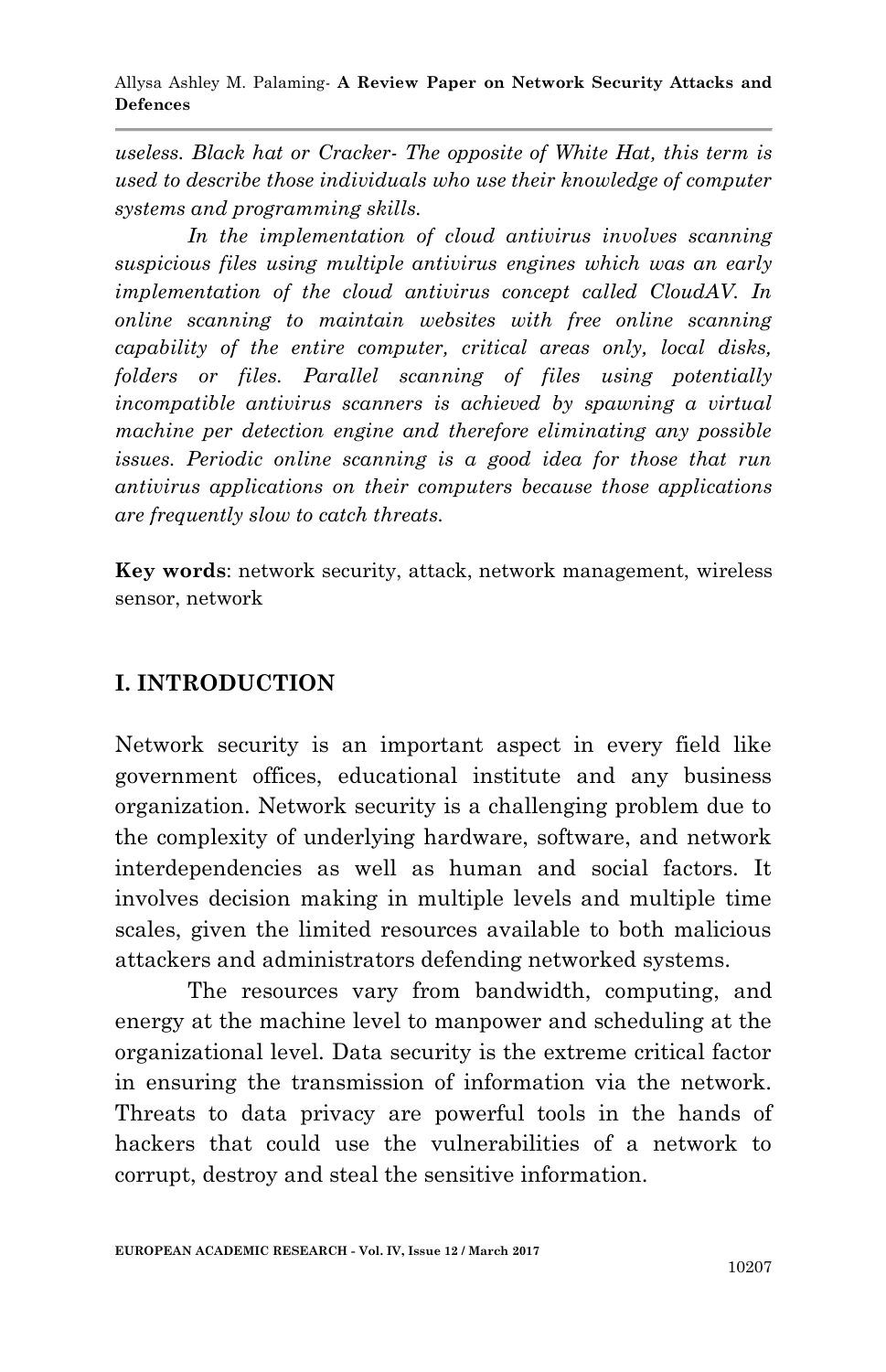There are more network security measure to protect the data from attackers like antivirus software, firewalls, cryptography etc. In this paper we study about various types of attacks on network security and how to handle or prevent this attack.

# **II. REVIEW AND ANALYSIS**

Network security consists of the provisions and policies adopted by a network administrator to prevent and monitor unauthorized access, misuse, modification, or denial of a computer network and network-accessible resources. Network security involves the authorization of access to data in a network, which is controlled by the network administrator. Users choose or are assigned an ID and password or other authenticating information that allows them access to information and programs within their authority.

Network security covers a variety of computer networks, both public and private, that are used in everyday jobs conducting transactions and communications among businesses, government agencies and individuals. Some of the common forms of the Attacks are: computers virus, Spam pashing spyware, Adware, Hacking, Cracking, etc.

These threats are primarily present due to the ignorance shown by the users, weak technology and bad design of the network .To protect data from such network viruses one of the network security measure is antivirus programmed.

Virus - a computer virus is a malware program that, when executed, replicates by inserting copies of itself (possibly modified) into other computer programs, data files, or the boot sector of the hard drive; when this replication succeeds, the affected areas are then said to be "infected". Viruses often perform some type of harmful activity on infected hosts, such as stealing hard disk space or CPU time, accessing private information, corrupting data, displaying political or humorous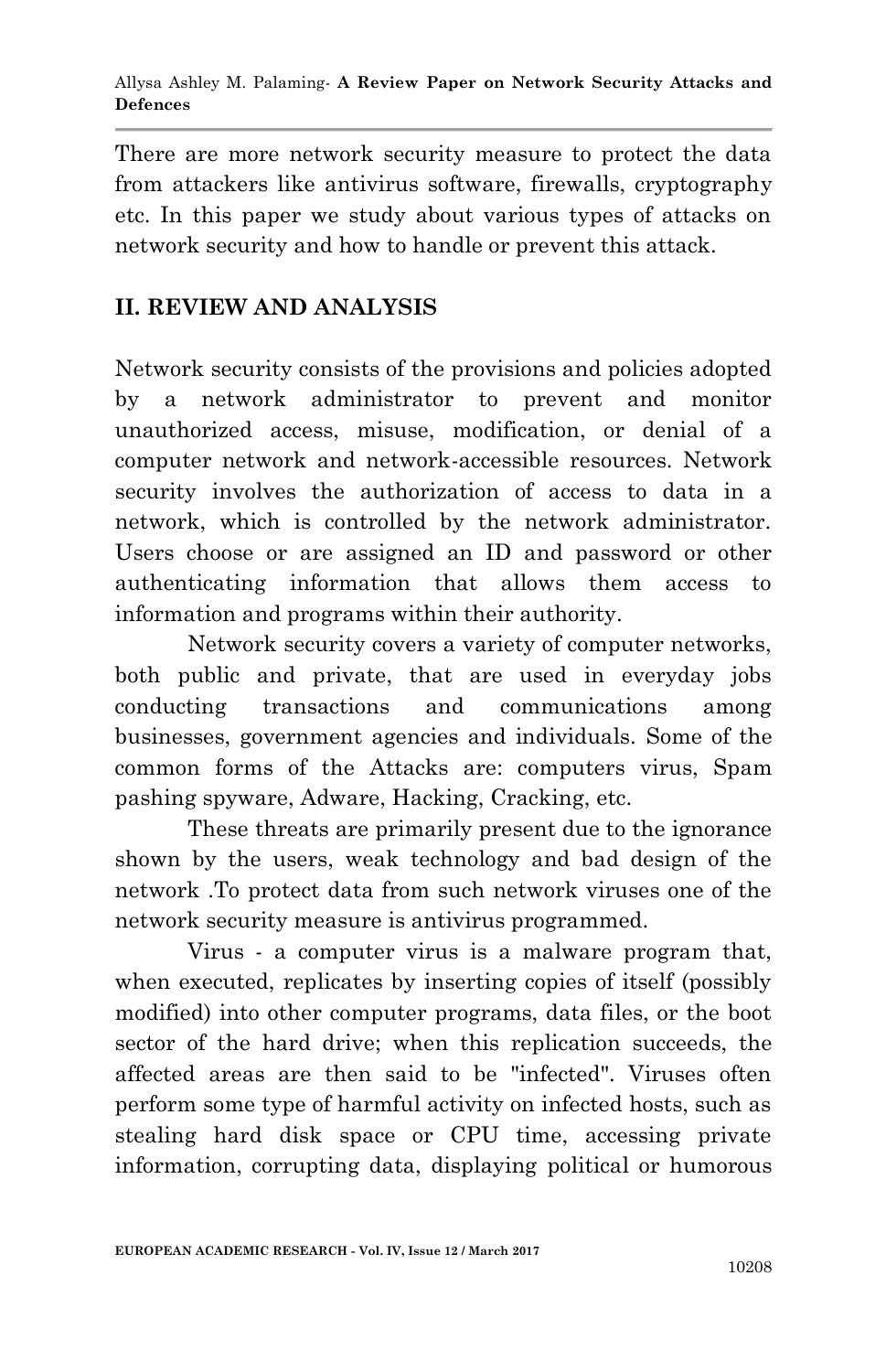messages on the user's screen, spamming their contacts, logging, or even rendering the computer useless.

As the types of threats, attacks, and exploits grow, various terms have been used to describe the individuals involved. Some of the most common terms are as follows:

A. White hat- These are network attackers who looks for vulnerabilities in systems or networks and then reports these vulnerabilities to the owners of the system so that they can be fixed. They are ethically opposed to the abuse of computer systems. A white hat generally focuses on securing IT systems.

B. Hacker- This is a general term that is used to describe a computer programming expert. These are normally used in a negative way to describe an individual that attempts to gain unauthorized access to network resources with malicious intent.

C. Black hat or Cracker- The opposite of White Hat, this term is used to describe those individuals who use their knowledge of computer systems and programming skills to break into systems or networks that they are not authorized to use, this of course is done usually for personal or financial gain.

D. Phreaker- This term is often used to describe an individual who manipulates the phone network in a bid to perform a function that is not allowed. The phreaker breaks into the phone network, usually through a payphone, to make free or illegal long distance calls.

E. Spammer- This is often used to describe the persons who sends large quantities of unsolicited e-mail messages. Spammers often use viruses to take control of home computers and use them to send out their bulk messages.

F. Phisher- Uses e-mail or other means to trick others into providing sensitive information, such as credit card numbers or passwords. A phisher masquerades as a trusted party that would have a legitimate need for the sensitive information.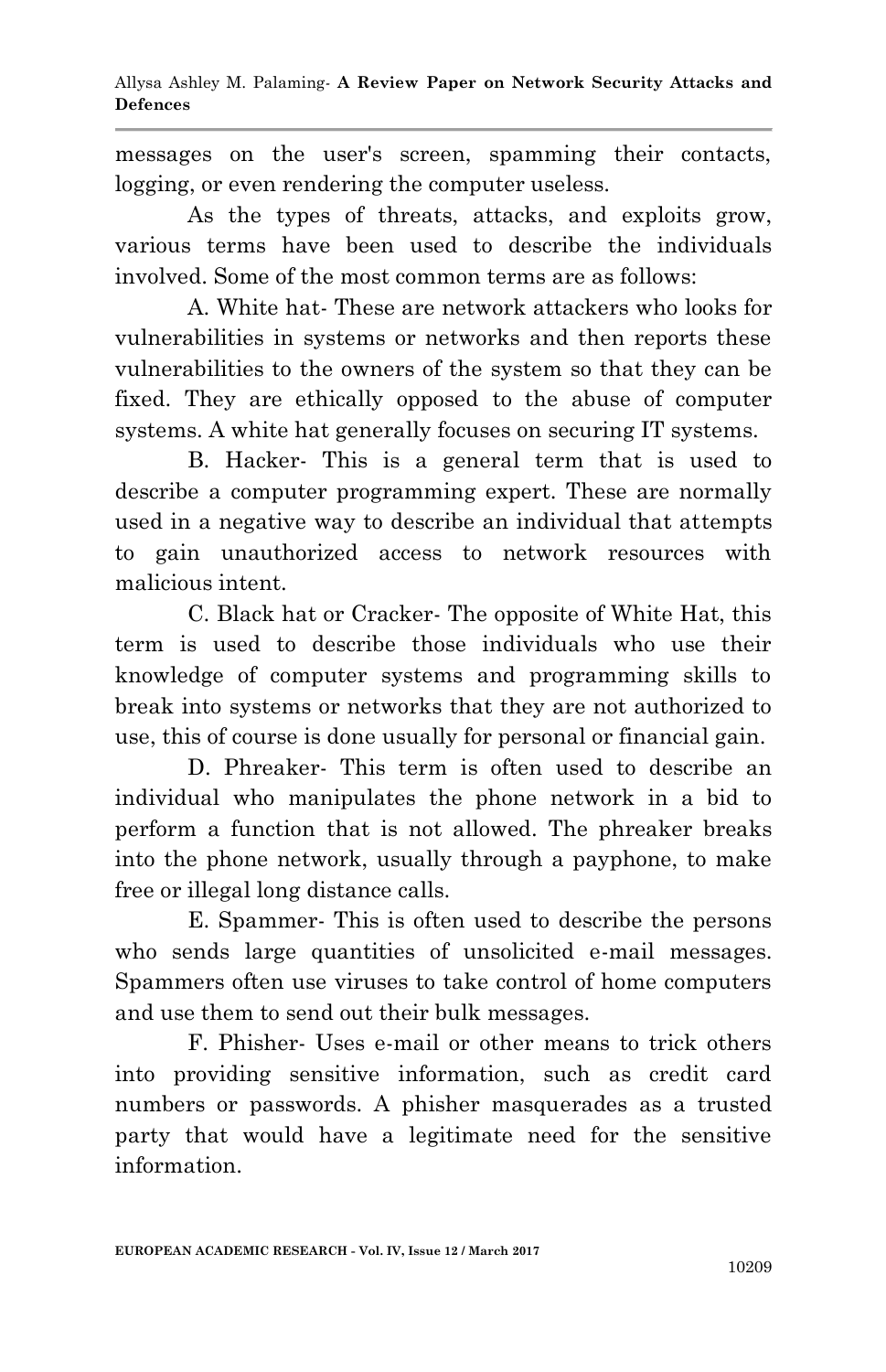Allysa Ashley M. Palaming*-* **A Review Paper on Network Security Attacks and Defences**

This part of the report explained the prevention measures such as:

1. Firewall - Firewalls impose restrictions on incoming and outgoing Network packets to and from private networks. Incoming or outgoing traffic must pass through the firewall; only authorized traffic is allowed to pass through it. Firewalls create checkpoints between an internal private network and the public Internet, also known as choke points (borrowed from the identical military term of a combat limiting geographical feature). How to Secure Your Network with Windows Firewall:

A firewall is a hardware or software that monitors the traffic moving through a network gateway. Firewall can be configured to block or allow traffic based on defined criteria (ACLs). Firewalls blocks or allows random pings from a remote site to your computer or programs from your computer that attempts to access remote sites without your knowledge.

### A. *Network firewalls:*

It prevents unknown programs and processes from accessing the system. However, they are not antivirus systems and make no attempt to identify or remove anything. They may protect against infection from outside the protected computer or network, and limit the activity of any malicious software which is present by blocking incoming or outgoing requests on certain TCP/IP ports.

# B. *Hardware Firewalls:*

Hardware-based firewalls protect all the computers on your network. A hardware-based firewall is easier to maintain and administer than individual software firewalls. Hardware firewall integrated into a comprehensive security solution. In addition to a firewall, the solution should include virtual private network (VPN) support, antivirus, antispam, antispyware, content filtering, and other security technologies.

2. Antivirus - Antivirus and Internet security programs can protect a programmable device from malware by detecting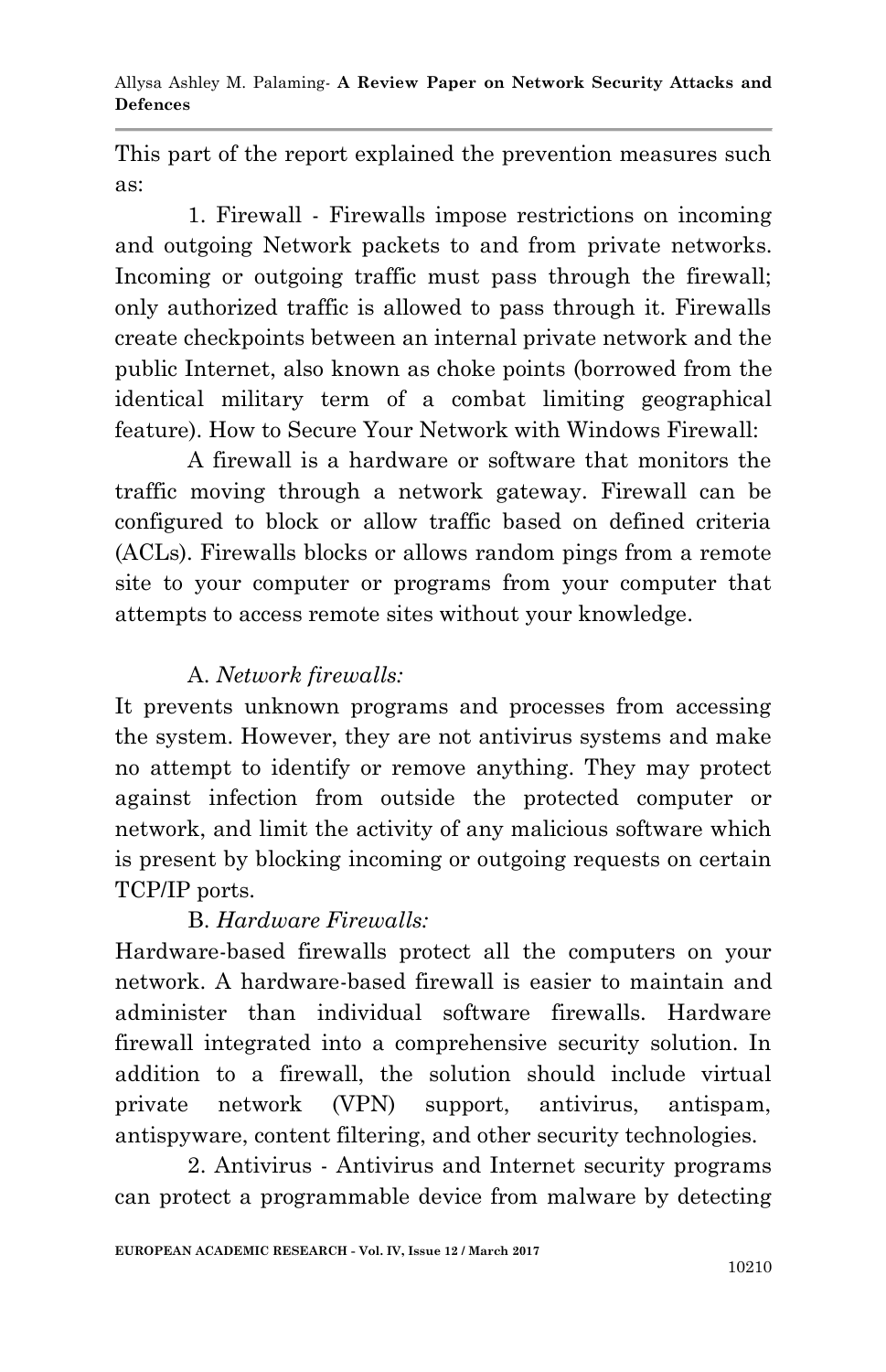and eliminating viruses; Antivirus software was mainly shareware in the early years of the Internet, but there are now several free security applications on the Internet to choose from for all platforms .Antivirus software was originally developed to detect and remove computer viruses hence the name. Some Antivirus software also include protection from other computer thread, such as infected and malicious URL, spam, scan and phishing attacks, online identity (privacy), online banking attacks, social techniques, Advance Persistent Thread (APT),botnets DDoS attacks.

# **III. RECAPITULATION AND CONCLUSION**

Antivirus works on a very basic principle; they can scan a file and then matches, its digital signature against the known malwares. If the signature is match in the database is reports, delete it or even disinfect it depending on the clients setting. This system however easy has a huge drawback, whenever a new malware found; it takes time before the antivirus database can be updated and during this period the malware can already take complete control of the system, disables the antivirus or even hides itself from the antivirus. To prevent this antivirus companies introduced a new system called online scanning and cloud antivirus. Cloud antivirus is a technology that uses lightweight agent software on the protected computer, while offloading the majority of data analysis to the provider's infrastructure. To implementing cloud antivirus involves scanning suspicious files using multiple antivirus engines which was an early implementation of the cloud antivirus concept called CloudAV. CloudAV was designed to send programs or documents to a network cloud where multiple antivirus and behavioral detection programs are used simultaneously in order to improve detection rates.

Parallel scanning of files using potentially incompatible antivirus scanners is achieved by spawning a virtual machine